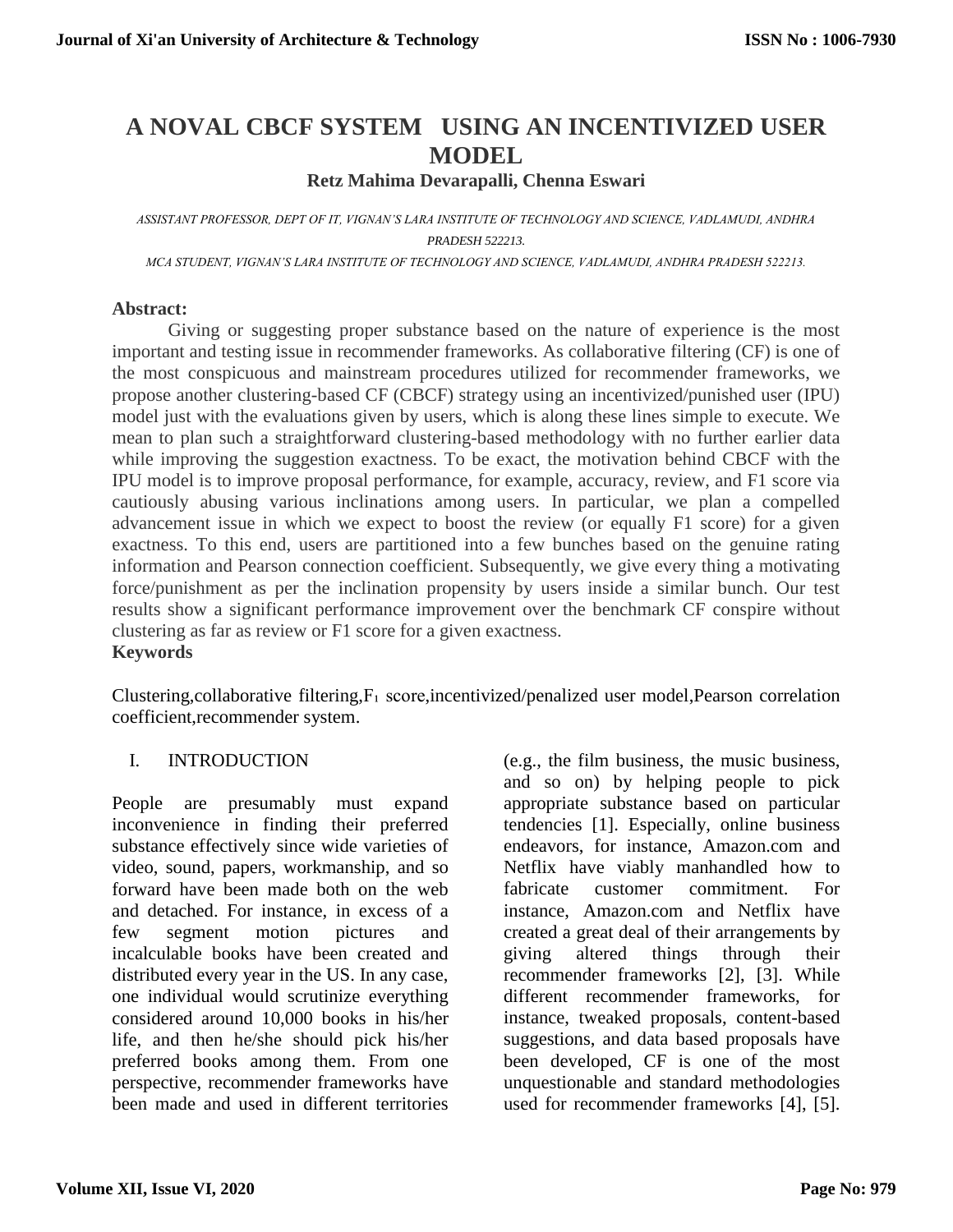CF systems are generally arranged into memory-based CF and model-based CF.

In model-based CF, getting ready datasets are used to develop a model for anticipating user tendencies. Unmistakable AI procedures, for instance, Bayesian systems, clustering, and rule-based strategies can in like manner be utilized to amass models. A substituting least squares with weighted regularization (ALSWR) plot is a designated instance of model-based CF. ALS-WR is performed based on a grid factorization calculation and is tolerant of the information sparsity and flexibility [6], [7]. The rule central purposes of model-based CF are an improvement of desire performance and the quality against the information sparsity. Regardless, it has a couple of deficiencies, for instance, an exorbitant cost for building a model [5].

On the other hand, memory-based CF doesn't create a specific model, be that as it may, direct procedures the closeness between users or things using the entire assessing grid or its models. Thusly, memory-based CF is anything yet hard to complete and convincing to manage. In any case, it has included a couple of disadvantages, for instance, reliance on human assessments, performance decrement when information are meager, and handicap of suggestion for new users (i.e., cold-start users) and things [5]. Memory-based CF approaches are again assembled into userbased CF and thing based CF. The guideline considerations behind the user-based CF and thing based CF approaches are to find the user resemblance and the thing comparability, separately, as indicated by the evaluations (or tendencies). In the wake of finding equivalent users, called neighbors, user-based CF recommends the top-N most perfect things that a working user has not gotten to yet.

User-based CF has requirements related to adaptability, especially when the quantity of users is significantly greater than the quantity of things. Thing based CF was proposed to lighten this adaptability issue, in any case, it can't even now through and through deal with the issue when the quantities of users and things are enormous. In spite of such requirements, CF has been used as one of the most operator recommender frameworks used in online business. Moreover, there have been various assessments on the plan of CF calculations to the extent diminishing the mean supreme blunder (MAE) or root mean squared mistake (RMSE) of rating desire [8]. In any case, recommender frameworks planned in the sentiment of constraining the MAE or RMSE don't intrinsically improve suggestion precision. We acknowledge that two recommender frameworks are having the equal MAE or RMSE of the rating estimate. We note that they may differentiate from each other in regards to user experience (UX) since there is a probability that one recommender system proposes a thing however unique doesn't.

On the other hand, a couple of organizations, e.g., Pandora Internet Radio, Netflix, and Artsy, have developed their clustering-based proposal methods, called Music Genome Project, Micro-Genres of Movies, and Art Genome Project, independently. These clustering-based suggestion techniques have successfully provoked acceptable performance, in any case, the handling cost for clustering is expensive. For instance, it is extensively understood that each tune will by and large be separated by an entertainer through a technique that.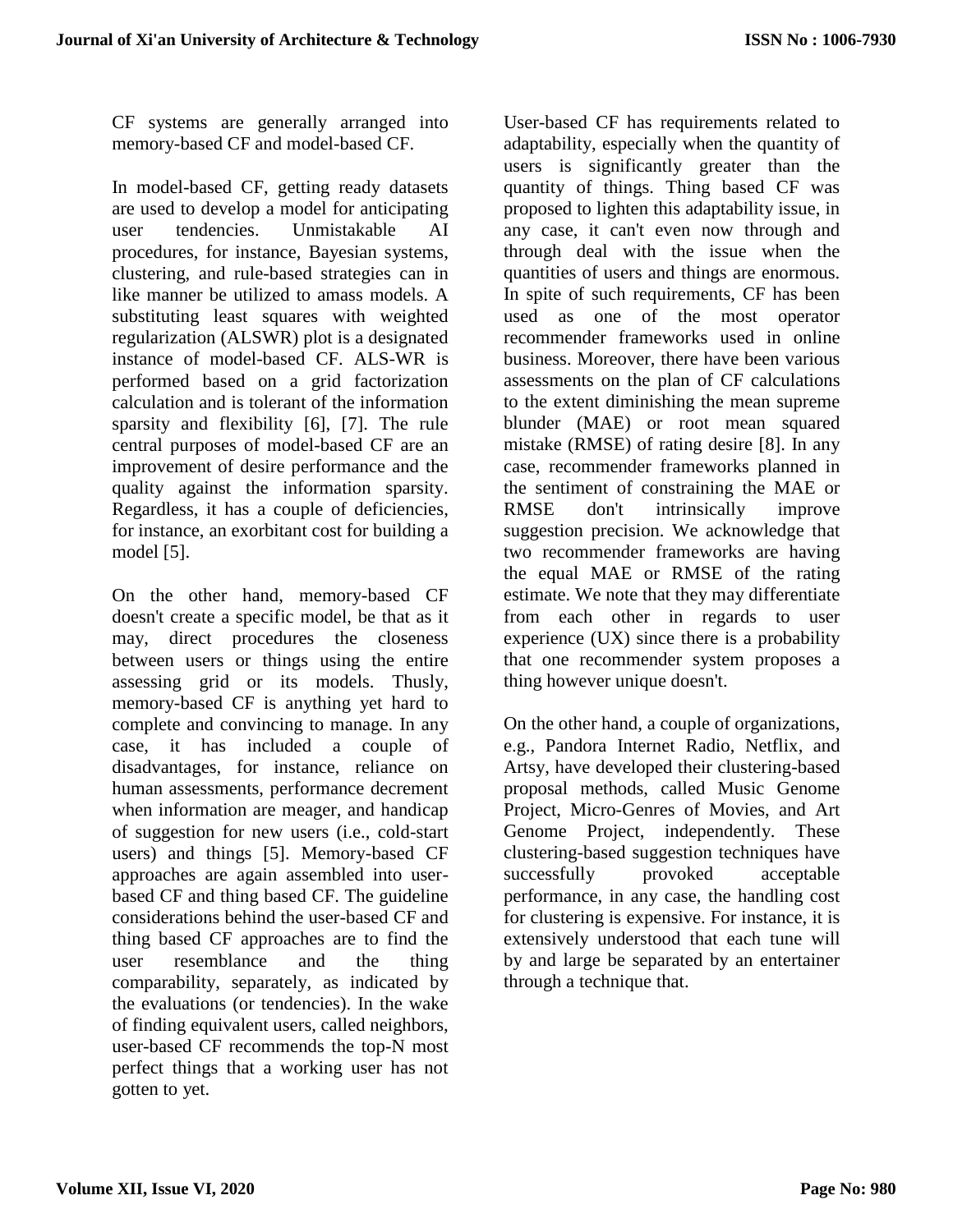#### II. RELATED WORK

G. Adomavicius and A. Tuzhilin, This paper presents an audit of the field of recommender frameworks and portrays the current period of suggestion procedures that are commonly gathered into the accompanying three essential classifications: content-based, collaborative, and mutt proposal moves close. This paper similarly depicts various limitations of current suggestion procedures and discusses potential increases that can improve proposal capacities and make recommender frameworks relevant to a significantly progressively broad extent of employments. These increases fuse, among others, an improvement of understanding of users and things, consolidation of the legitimate data into the proposal technique, support for multicriteria assessments, and an arrangement of progressively versatile and less meddling sorts of suggestions. G. Linden, B. Smith, and J. York, Recommendation calculations are generally famous for their usage on web business Web goals, where they use commitment about a customer's advantages to make a summary of proposed things. Various applications use only the things that customers purchase and unequivocally rate to address their tendencies, yet they can in like manner use various properties, including things saw, section information, subject interests, and most loved authorities. At Amazon.com, we use proposal calculations to tweak the online store for each customer. The store significantly changes based on customer interests, showing programming titles to an item creator and infant toys to another mother. There are three normal approaches to manage dealing with the proposal issue: regular collaborative filtering, pack models, and search-based methods. Here, we differentiate these procedures and our calculation, which we call things to-thing

collaborative filtering. Not at all like regular collaborative filtering, our calculation's online computation scales self-sufficiently of the quantity of customers and number of things in the thing stock. Our calculation produces suggestions consistently, scales to gigantic informational indexes, and makes phenomenal proposals. Y. Koren, R. Ringer, and C. Volinsky, As the Netflix Prize competition has shown, network factorization models are better than commendable nearest neighbor techniques for making thing proposals, allowing the fuse of additional data, for instance, comprehended the analysis, worldly effects, and sureness levels. X. Su and T. M. Khoshgoftaar, As probably the most ideal approaches to manage building recommender frameworks, CF uses the known tendencies of a social occasion of users to make proposals or gauges of the dark tendencies for various users. In this paper, we at first present CF assignments and their key troubles, for instance, information sparsity, versatility, synonymy, dark sheep, peddling assaults, security insurance, and so on., and their possible arrangements.

We by then present three essential classes of CF methodology: memory-based, modelbased, and cream CF calculations (that merge CF with other suggestion techniques), with models for specialist calculations of each classification, and assessment of their judicious performance and their ability to address the troubles. From basic systems to the top tier, we attempt to present a broad outline of CF methodologies, which can be filled in as a guide for exploration and practice around there. Y. Cai, H.- F. Leung, Q. Li, H. Min, CF is an important and notable advancement for recommender frameworks. Notwithstanding, current CF techniques experience the evil impacts of such issues as information sparsity,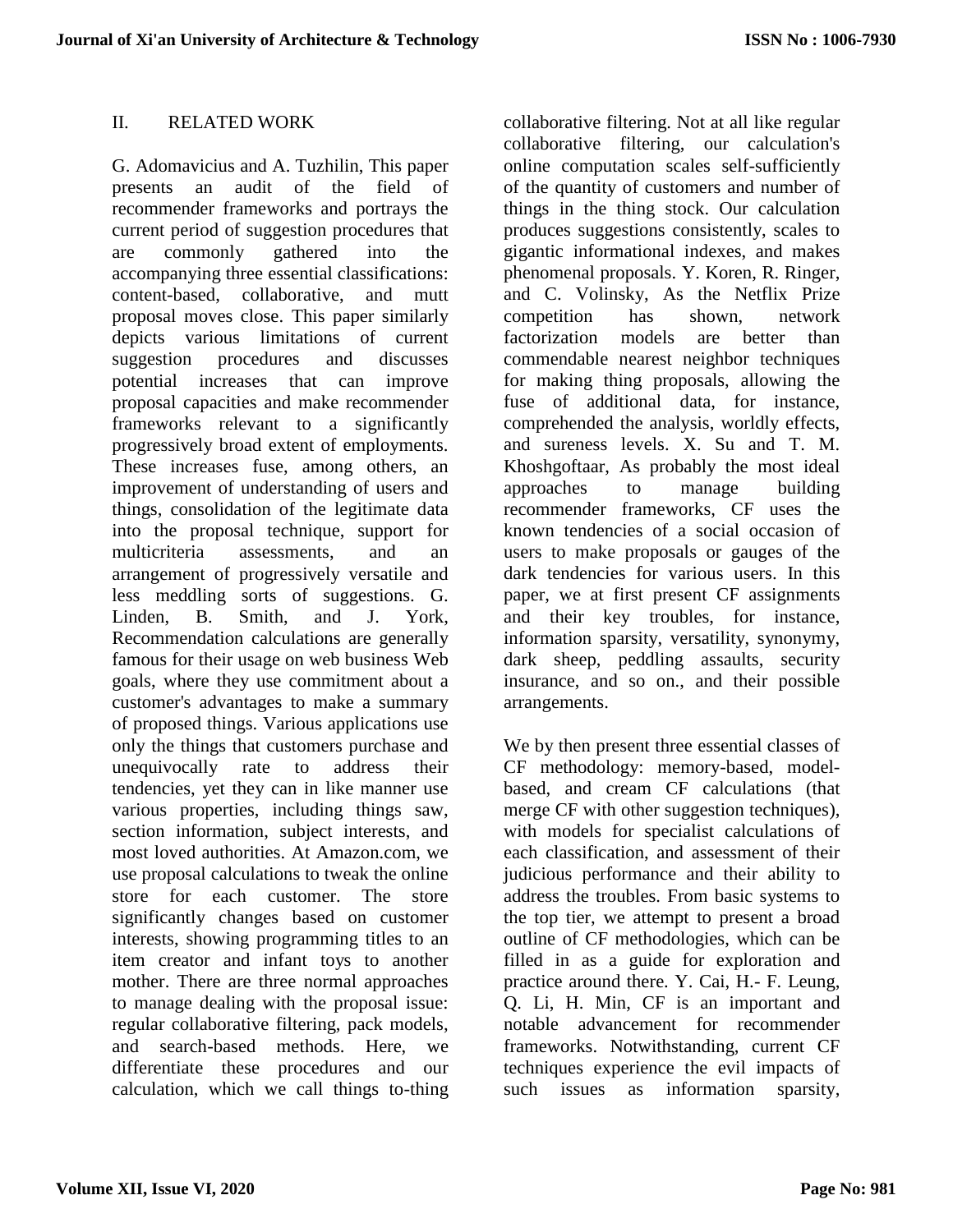suggestion botches, and huge blunder in gauges. In this paper, we obtain contemplations of article normality from abstract mind science and propose a novel consistency based collaborative filtering suggestion procedure named Tyco. An

undeniable component of averageness based CF is that it finds "neighbors" of users based on user shared trait degrees in user social occasions (as opposed to the curated things of users, or typical users of things, as in standard CF).



FIGURE 1. An example of the proposed CBCF method with the IPU model, where two items and four clusters are assumed. Here, colored square items and colored circular items represent test data and training data, respectively.

To the extent we could know, there has been no earlier work on exploring CF proposal by merging article normality. Tyco beats various CF proposal procedures on suggestion precision (in regards to MAE) with an improvement of at any rate 6.35 percent in Movielens informational index, especially with scanty planning information (9.89 percent enhancement for MAE) and has lower time cost than other CF techniques. Further, it can secure progressively exact gauges with less number of huge blunder desires. Y. Koren, and C. Volinsky, A normal endeavor of recommender frameworks is to improve the customer experience through modified suggestions based on earlier certain analysis. These frameworks inactively track different

sorts of user conduct, for instance, purchase history, watching affinities, and perusing development, to show user tendencies. Not at all like the extensively more comprehensively inspected unequivocal analysis, we don't have any quick commitment from the users concerning their tendencies. In particular, we need significant evidence on which things buyer scorn. In this work, we perceive the uncommon properties of evident analysis datasets. We propose the information as an indication of positive and negative tendency identified with incomprehensibly fluctuating conviction levels. This prompts a factor model that is especially custom fitted for comprehended analysis recommenders. We also propose a versatile smoothing out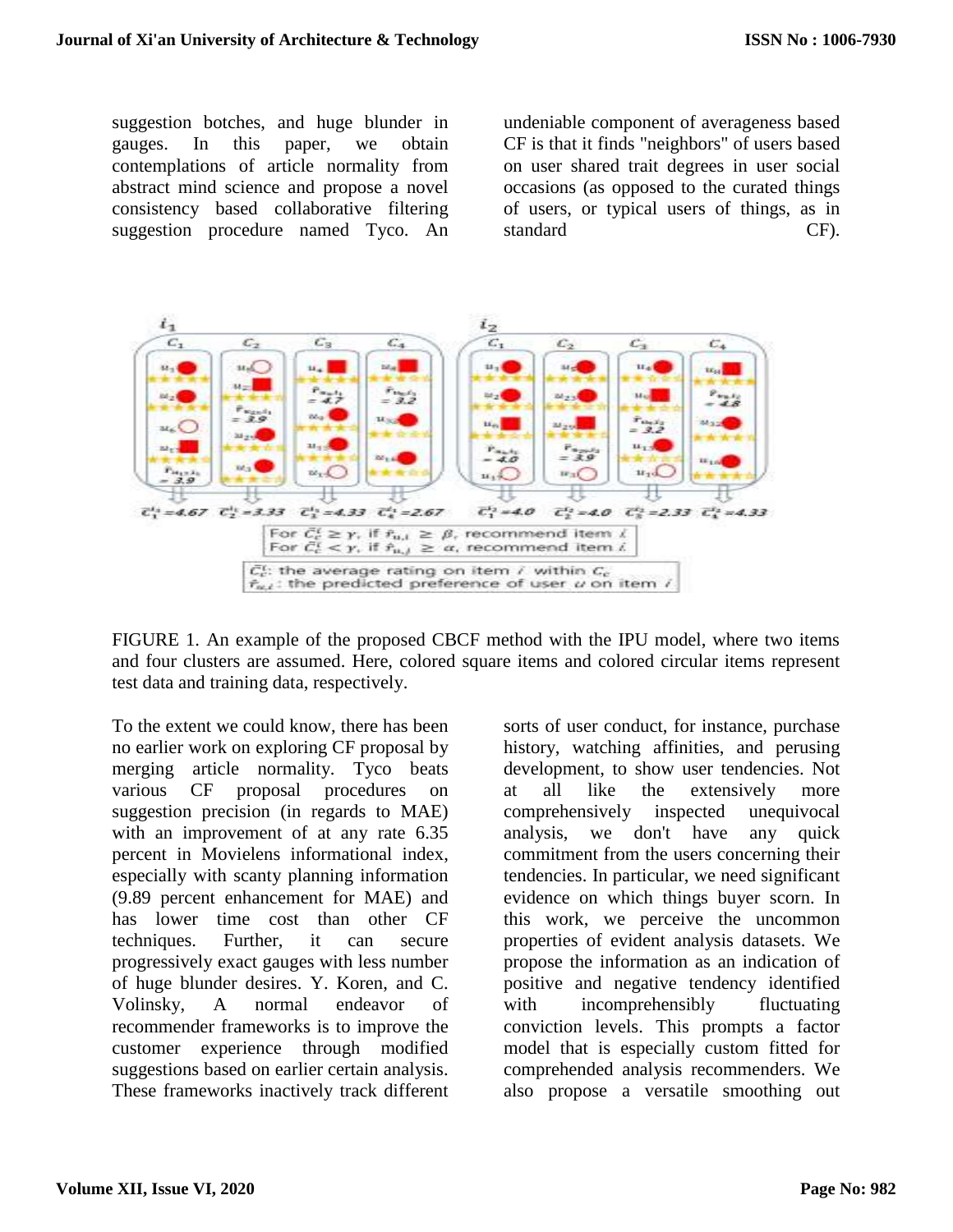technique, which scales straightly with the information size. The calculation is used viably inside a recommender system for arrange appears. It differentiates well and all-around tuned executions of other known strategies. Furthermore, we offer a novel technique to offer explanations to suggestions given by this factor model.

While differing recommender frameworks, for example, customized proposals, contentbased suggestions, and information based suggestions have been created, collaborative filtering (CF) is one of the most unmistakable and well known methods utilized for recommender frameworks. In a substance based proposal framework, it will suggest motion pictures based on your past watched motion pictures. In collaborative filtering, it will suggest the motion pictures based on user comparability or thing similitude. In user-based comparability, it will suggest the films viewed by different users like you. In Item-based comparability, it will suggest the films who have comparable attributes for eg. On the off chance that the user viewed a parody film, at that point it will prescribe the other satire motion pictures to the user.

# III. PROPOSED SYSTEM

In this paper, Clustering-Based Collaborative Filtering Using an Incentivized/Penalized User Model the use of clustering with collaborative filtering is proposed. The CBCF strategy prescribes alluring things as per the aftereffect of thing clustering and the inclination propensity of every user using the IPU model. The proposed engineering for the executed work essentially comprises of three stages: include extraction from the given dataset, clustering of information, and prescribing to each user.

The CBCF technique prescribes attractive things as indicated by the consequence of thing clustering and the inclination propensity of every user using our IPU model.

The principle commitment of our CBCF technique using the IPU model is to give either a motivating force or a punishment to every thing based on C¯ic (the normal inclination on thing I of users inside bunch Cc ), which relies upon the aftereffect of clustering. As referenced previously, since there are unfilled components in the rating grid RCBCF that users have not appraised or gotten to yet, the Euclidian distance between user vectors (i.e., column vectors in RCBCF ) cannot be precisely determined. Thus, we utilize the Pearson relationship coefficient (PCC) in our work. PCC figures the connection between's two users' regular evaluations to quantify their closeness, and in this manner needs two basic appraisals at any rate. PCC between two users, u1 and u2, is determined as

$$
\begin{aligned} s(u_1,u_2) &= \frac{\sum_{i \in I_{u_1} \cap I_{u_2}} (r_{u_1,i} - \bar{r}_{u_1}) \cdot (r_{u_2,i} - \bar{r}_{u_2})}{\sqrt{\sum_{i \in I_{u_1} \cap I_{u_2}} (r_{u_1,i} - \bar{r}_{u_1})^2} \cdot \sqrt{\sum_{i \in I_{u_1} \cap I_{u_2}} (r_{u_2,i} - \bar{r}_{u_2})^2}}, \end{aligned}
$$

where Iu1 and Iu2 are the things sets evaluated by  $u1$  and  $u2$ , separately, and  $r$ <sup>-</sup>u1 and  $r<sup>-</sup>u<sup>2</sup>$  are the mean estimations of their appraisals over the thing set Iu1∩Iu2 that two users have regularly appraised, individually. Here,  $s(u1,u2)$  ranges from  $-1$ to 1. A connection coefficient near −1 shows a negative direct relationship, and s(u1,u2) of 1 demonstrates an ideal positive straight relationship.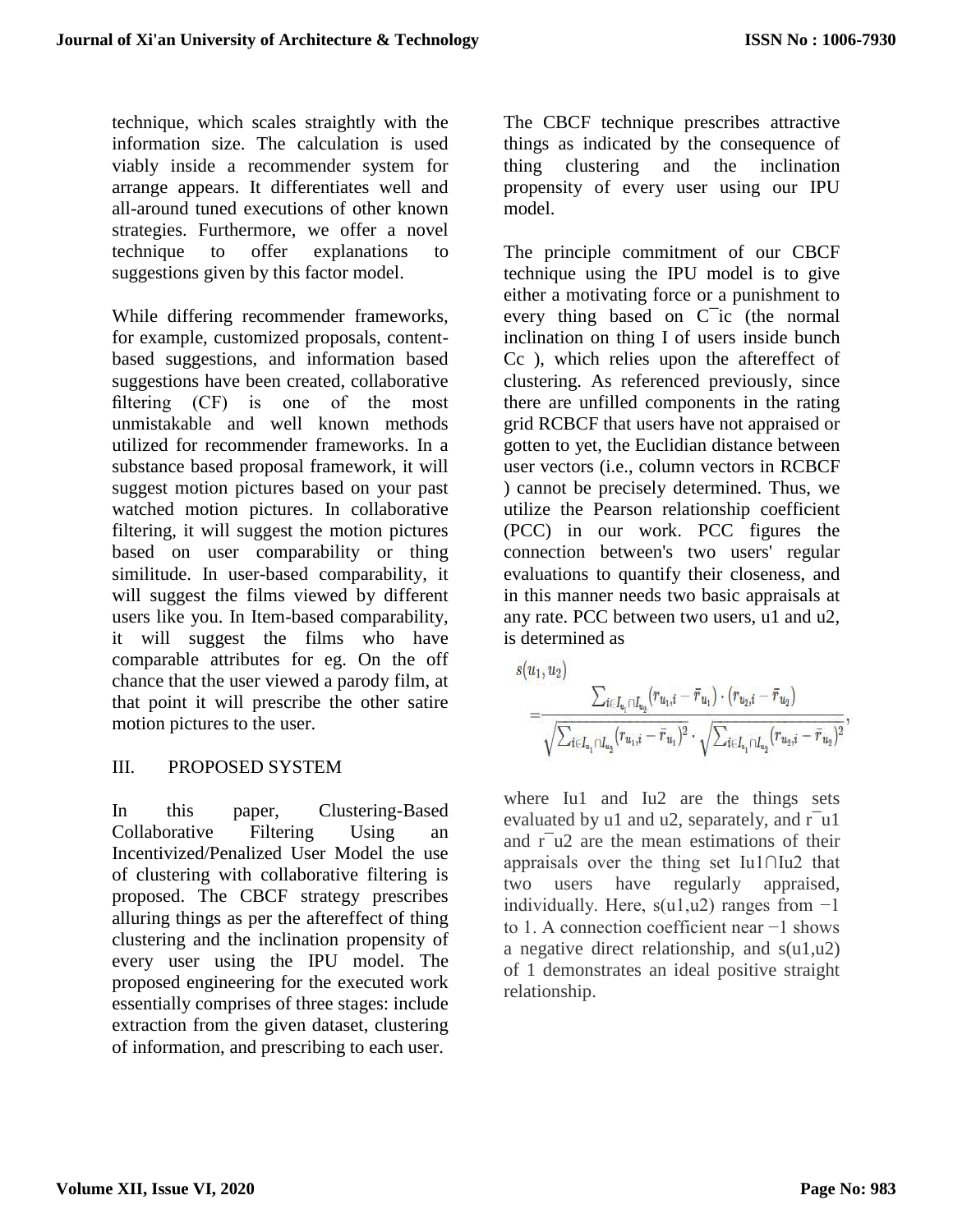Calculation 1 CBCF Using the IPU Model<br>1 Clusters  $C \in \{C_1, \dots, C_c\}$ ; 2 Initialize the  $n \times m$  rating matrix  $\mathbf{R}_{CBCF}$ ;  $3 \hat{R} \leftarrow$  a function of rating prediction with  $\mathbf{R}_{CBCF}$ ; 4 Initialize the threshold values  $\alpha$ ,  $\beta$ , and  $\gamma$ ; s for  $u \leftarrow 1$  to *n* do  $I_u \leftarrow$  items of missing ratings in the test set for user u:  $\hat{r}_{u,I_u} \leftarrow$  predicted rating values of  $I_u$ ; 7 for  $i \leftarrow 1$  to  $|I_u|$  do 8  $C_{\text{imp}} \leftarrow$  a cluster to which user u belongs;  $\bf{Q}$ 10  $C_{tmn}^t$   $\leftarrow$  average rating on item *i* in  $C_{tmp}$ ; if  $\hat{r}_{u,i} \geq \alpha$  then 11  $12$ Recommend item  $i$  to user  $u$ else if  $\hat{r}_{u,i} \ge \beta$  &&  $\bar{C}_{tmp}^i \ge \gamma$  then 13 Recommend item  $i$  to user  $u$ 14 else Drop item i: 15 16 end 17 end

Let us direct our concentration toward the portrayal of our CBCF strategy in Algorithm 1. To begin with, the arrangement of bunches, C, is gotten by the consequence of clustering where c bunches are created, and a n×m rating framework RCBCF is instated (allude to lines 1–2 in Algorithm 1). In the following stage, we utilize an inclination expectation strategy based on memory-based methodologies alongside RCBCF, and the subsequent yield is put away in  $\mathbb{R}^{\wedge}$  (allude to line 3). All the more explicitly, user/thing based CF calculations are utilized to assess the performance of our proposed CBCF strategy. The limit esteems  $\alpha$ ,  $\beta$ , and  $\gamma$  can be controlled by tackling the streamlining issue in (5) by means of comprehensive pursuit. In the for circle, the set Iu is the things of missing evaluations in the test set for every user u, and the anticipated appraisals in Iu are alloted to  $r^{\lambda}$ u,Iu, where |Iu| indicates the cardinality of the set Iu. Presently, we choose which things are suggested or dropped for given  $\alpha$ ,  $\beta$ , and γ. When r^u,j>α, the thing I is prescribed to user u paying little heed to the estimation of  $\gamma$  as referenced in Algorithm 1. Be that as it may,

when  $r^{\wedge}u, i \leq \alpha$ , we need to check the estimation of limit γ, which is to be contrasted and the normal inclination on a specific thing of users in a group, meant by C¯itmp. When C¯itmp<γ, the thing I won't be suggested regardless of whether  $\beta \le r^{\wedge}u, i \le \alpha$ . This is on the grounds that we give a punishment to the thing I for C itmp $\leq \gamma$ . Then again, when r^u,i>β and  $C$  itmp $\geq \gamma$ , the thing I will be prescribed to user u (allude to lines 13–14). The thing I will be constantly dropped when  $r^{\lambda}u, i\leq \beta$ (allude to line 15).

## **CONCLUSION**

In this paper, we proposed a CBCF technique using the IPU model in recommender frameworks via cautiously misusing various inclinations among users alongside clustering. In particular, in the proposed CBCF technique, we defined a compelled streamlining issue as far as expanding the review (or identically  $F_{1}$ score) for a given accuracy. To this end, clustering was applied so not just users are partitioned into a few bunches based on the genuine rating information and Pearson connection coefficient yet additionally a motivator/punishment is given to every thing as per the inclination propensity by users inside a similar group. As a principle result, it was exhibited that the proposed CBCF technique using the IPU model acquires a noteworthy addition terms of review or F  $\{1\}$  score for a given exactness. A potential bearing of future exploration around there incorporates the structure of another clustering-based CF strategy by misusing the properties of model-based CF draws near (e.g., framework factorization).

## **REFERENCES**

[1] G. Adomavicius and A. Tuzhilin, ''Toward the next generation of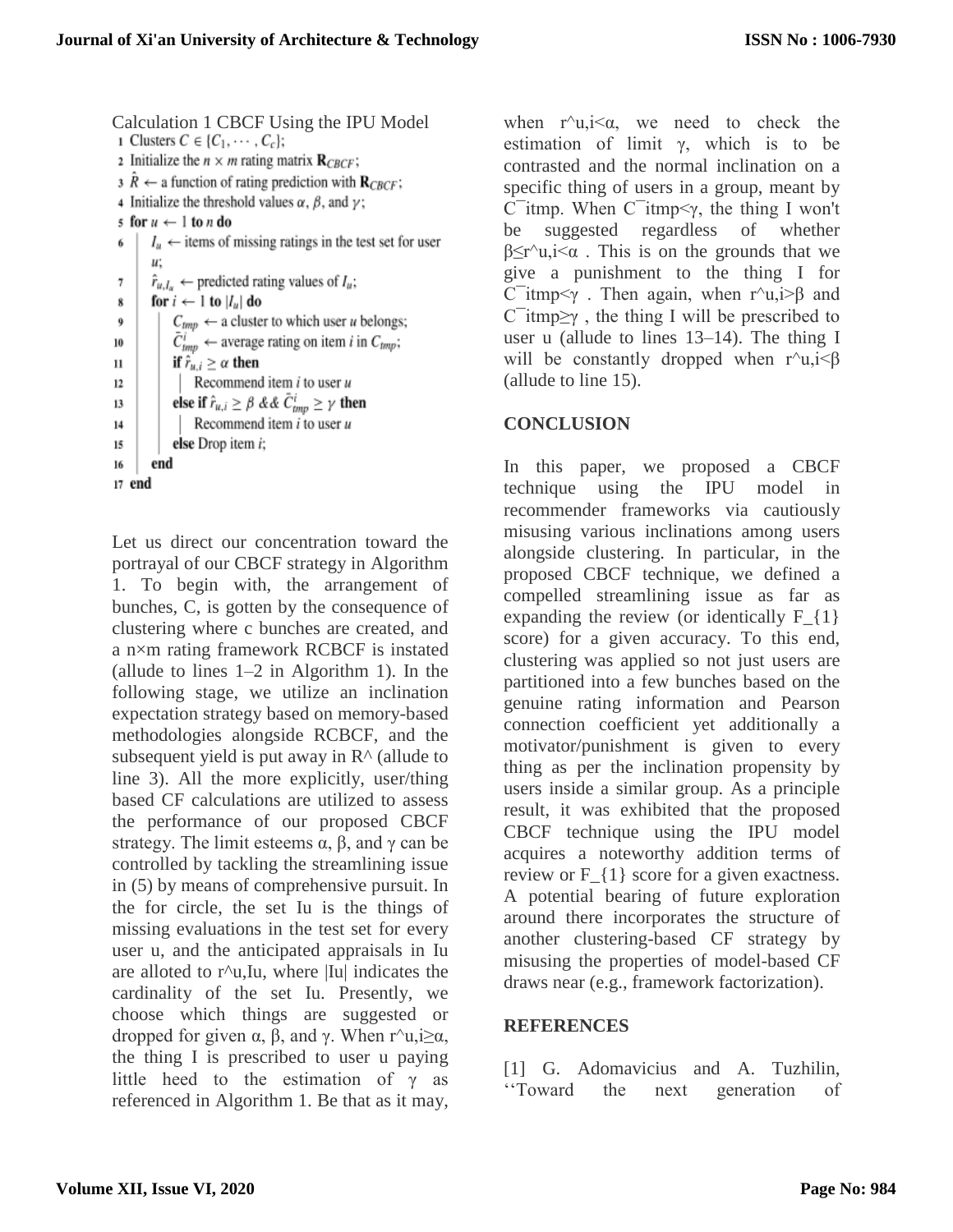recommender systems: A survey of the state-of-the-art and possible extensions,'' IEEE Trans. Knowl. Data Eng., vol. 17, no. 6, pp. 734–749, Jun. 2005.

[2] G. Linden, B. Smith, and J. York, ''Amazon.com recommendations: Item toitem collaborative filtering,'' IEEE Internet Comput., vol. 7, no. 1, pp. 76–80, Jan./Feb. 2003.

[3] Y. Koren, R. Bell, and C. Volinsky, ''Matrix factorization techniques for recommender systems,'' Computer, vol. 42, no. 8, pp. 30–37, Aug. 2009.

[4] J. A. Konstan and J. Riedl, ''Recommender systems: From algorithms to user experience,'' User Model. User-Adapted Interact., vol. 22, nos. 1–2, pp. 101–123, Apr. 2012.

[5] X. Su and T. M. Khoshgoftaar, ''A survey of collaborative filtering techniques,'' Adv. Artif. Intell., vol. 2009, pp. 1–19, Jan. 2009, Art. no. 421425.

[6] Y. Zhou, D. Wilkinson, R. Schreiber, and R. Pan, ''Large-scale parallel collaborative filtering for the Netflix prize,'' in Proc. Int. Conf. AlgorithmicAppl. Manage., Shanghai, China, Jun. 2008, pp. 337–348.

[7] Y. Hu, Y. Koren, and C. Volinsky, ''Collaborative filtering for implicit feedback datasets,'' in Proc. 8th IEEE Int. Conf. Data Mining, Pisa, Italy, Dec. 2008, pp. 263–272.

[8] Y. Cai, H.-F. Leung, Q. Li, H. Min, J. Tang, and J. Li, ''Typicality-based collaborative filtering recommendation,'' IEEE Trans. Knowl. Data Eng., vol. 26, no. 3, pp. 766–779, Mar. 2014.

[9] G. Guo, J. Zhang, and D. Thalmann, ''Merging trust in collaborative filtering to alleviate data sparsity and cold start,'' Knowl.-Based Syst., vol. 57, pp. 57–68, Feb. 2014.

[10] J. Bobadilla, F. Ortega, A. Hernando, and J. Bernal, ''A collaborative filtering approach to mitigate the new user cold-start problem,'' Knowl.-Based Syst., vol. 26, pp. 225–238, Feb. 2012.

[11] H. Sobhanam and A. K. Mariappan, ''A hybrid approach to solve cold start problem in recommender systems using association rules and clustering technique,'' Int. J. Comput. Appl., vol. 74, no. 4, pp. 17–23, Jul. 2013.

[12] H. Liu, Z. Hu, A. Mian, H. Tian, and X. Zhu, ''A new user similarity model to improve the accuracy of collaborative filtering,'' Knowl.-Based Syst., vol. 56, pp. 156–166, Jan. 2014.

[13] B.-H. Huang and B.-R. Dai, "A weighted distance similarity model to improve the accuracy of a collaborative recommender system,'' in Proc.16th IEEE Int. Conf. Mobile Data Manage., Pittsburgh, PA, USA, Jun. 2015, pp. 104–109.

[14] Q. Lu, T. Chen, W. Zhang, D. Yang, and Y. Yu, ''Serendipitous personalized ranking for a top-N recommendation,'' in Proc. IEEE/WIC/ACM Int. Conf.Web Intell. Intell. Agent Technol., Macau, China, Dec. 2012, pp. 258–265.

[15] K. Oku and F. Hattori, "Fusion-based recommender system for improving serendipity," in Proc. ACM Workshop Novelty Diversity Rec. Syst. (DiveRS), Chicago, IL, USA, Oct. 2011, pp. 19–26.